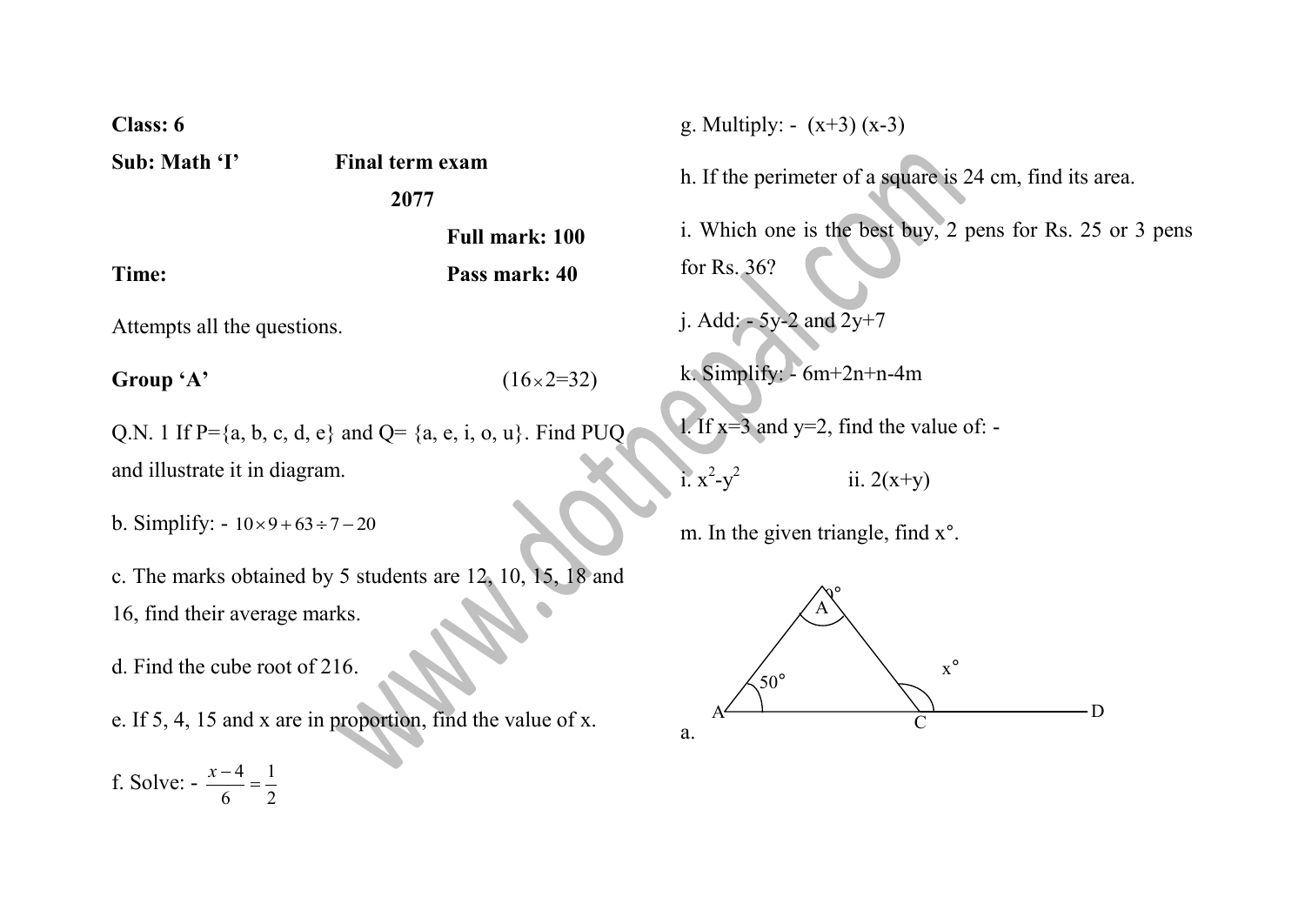n. From the adjoining figure, find the unknown angles of the quadrilateral.



o. Find the unknown angles of parallelogram.



P. Which formula do you use to calculate profit percent and loss percent?

Group 'B'

$$
(17\times4=68)
$$

Q.N. 2 If A={1, 3, 5, 7, 9} and B= {2, 3, 5, 7, 9, 12}, Find  $A \cup B$  and  $A \cap B$ . Show them in diagrams separately.

Q.N. 3 Write the numeral in short form and write the number name.

 $2\times10^{9} + 5\times10^{7} + 10^{4} + 9\times10^{2}$ 

Q.N. 4 Simplify: -  $72 \div 8[180 \div 4{10} + (15 - 45 \div 9 \times 2)]$ 

Q.N.5 Find the greatest number of students to whom 24 pens and 32 pencils can be equality divided.

Q.N. 6 If 12 men can finish a piece of work in 10 days, in how many days would 8 men finish the same work?

Q.N.7 The ration of length and breadth of a room is 4:3. If the room is 12m long, find its breath.

Q.N. 8 A man earns Rs. 15000 in a month. If he spends 20% on food and 10% on his children's education,